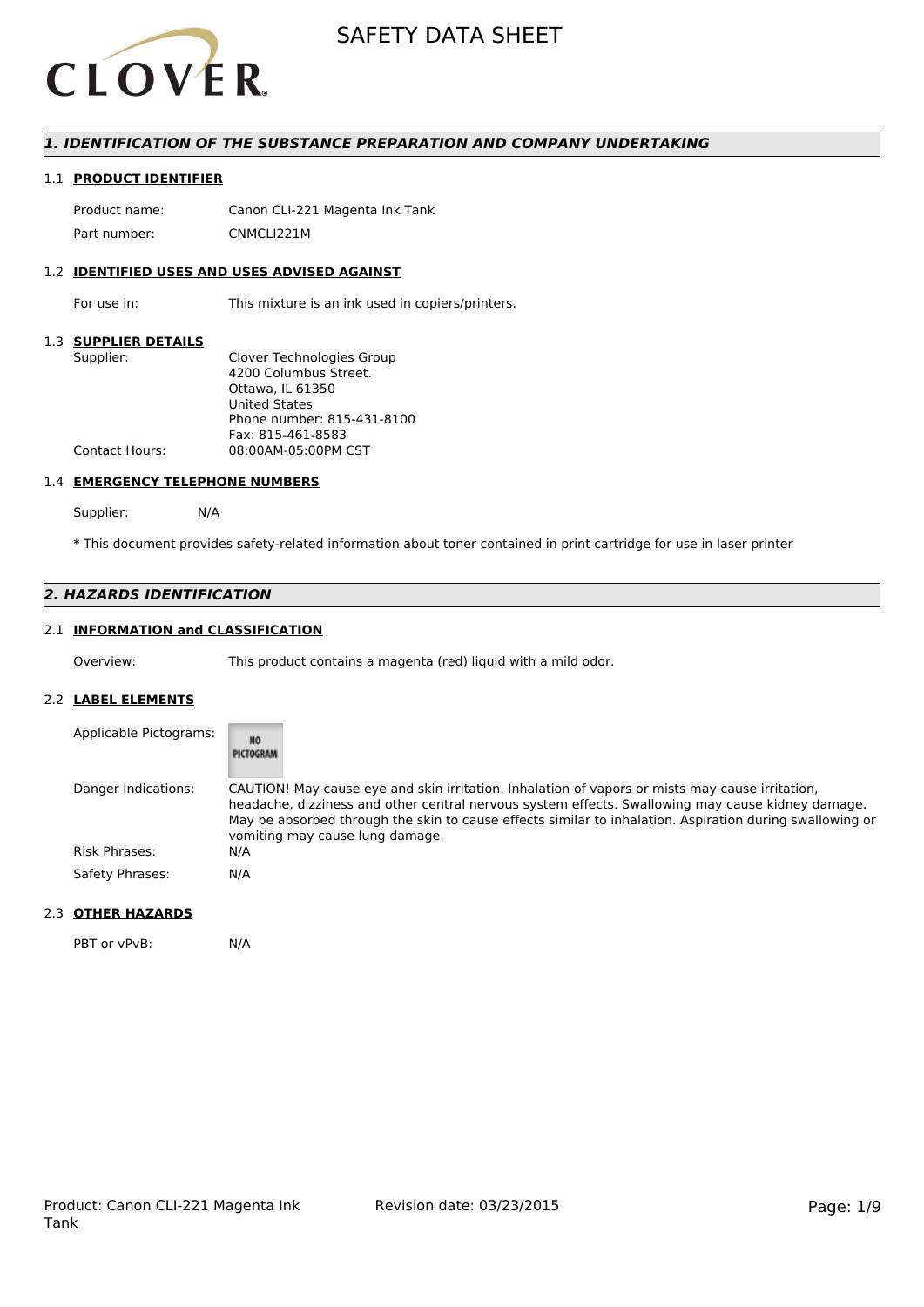

## *3. COMPOSITION / INFORMATION ON INGREDIENTS*

| <b>Ingredients</b>     | <b>CAS number</b>   | Weight % | <b>OSHA</b><br><b>PEL</b> | <b>ACGIH</b><br><b>TLV</b> | Other |
|------------------------|---------------------|----------|---------------------------|----------------------------|-------|
| 2-Pyrrolidone          | <b>TRADE SECRET</b> | $5 - 10$ |                           |                            |       |
| Diethylene Glycol mono | <b>TRADE SECRET</b> | $1-5$    |                           |                            |       |
| butyl ether            |                     |          |                           |                            |       |
| Diethylene Glycol      | <b>TRADE SECRET</b> | $1-10$   |                           |                            |       |
| Glycerin               | <b>TRADE SECRET</b> | $1 - 10$ |                           |                            |       |

## The Full Text for all R-Phrases are Displayed in Section 16

#### **COMPOSITION COMMENTS**

The Data Shown is in accordance with the latest Directives.

This section provides composition information for the toner powder contained in specially designed container inside of the print cartridge.

## *4. FIRST-AID MEASURES*

## 4.1 **FIRST AID MEASURES**

## 4.1.1 **FIRST AID INSTRUCTIONS BY RELEVANT ROUTES OF EXPOSURE**

| Inhalation:<br>Eye contact: | Remove victim to fresh air. If breathing has stopped, give artificial respiration. If breathing is<br>difficult have qualified personnel administer oxygen. Get medical attention.<br>Flush eyes with water for 15 minutes while lifting the upper and lower lids. Get medical attention.              |
|-----------------------------|--------------------------------------------------------------------------------------------------------------------------------------------------------------------------------------------------------------------------------------------------------------------------------------------------------|
| Skin contact:               | Remove contaminated clothing. Wash contact area thoroughly with soap and water. Get medical<br>attention if irritation develops and persists. Launder contaminated clothing before reuse. Discard<br>contaminated clothing such as shoes that cannot be decontaminated.                                |
| Ingestion:                  | Call a poison control center or doctor immediately for treatment advice. If conscious, give one 8<br>ounce glass of water to dilute. DO NOT induce vomiting unless directed by medical personnel. Do<br>not give anything by mouth to or induce vomiting in a person who is unconscious or convulsing. |

## 4.1.2 **ADDITIONAL FIRST AID INFORMATION**

Additional first aid information: N/A Immediate Medical Attention Required: N/A

## 4.2 **SYMPTOMS AND EFFECTS**

Acute Symptoms from Exposure: N/A Delayed Symptoms from Exposure: N/A

## 4.3 **IMMEDIATE SPECIAL TREATMENT OR EQUIPMENT REQUIRED**

N/A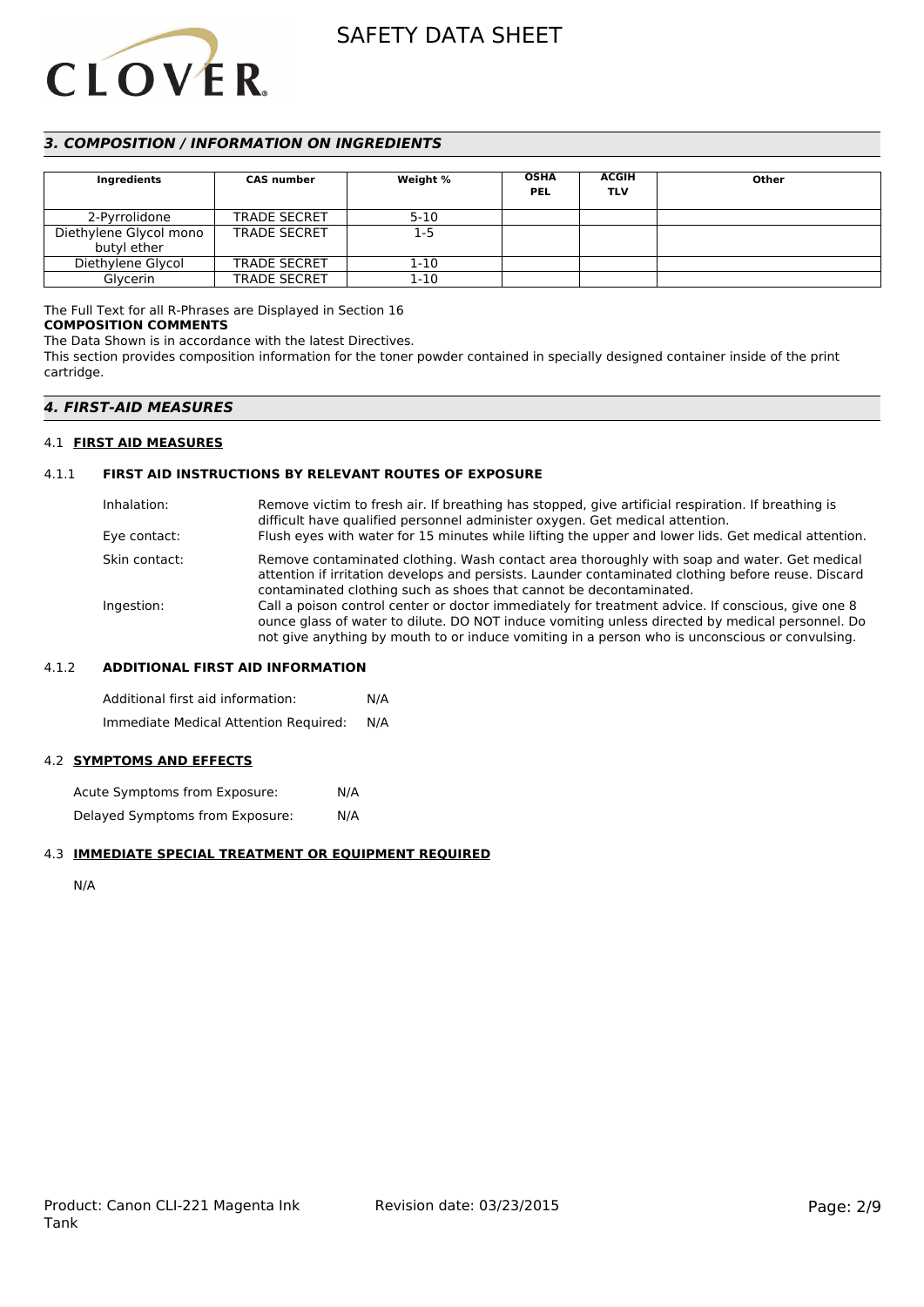

## *5. FIRE-FIGHTING MEASURES*

#### 5.1 **EXTINGUISHING MEDIA**

Recommended Extinguishing Media: Use alcohol foam, carbon dioxide and dry chemical. Extinguishing Media Not to be Used: None known.

#### 5.2 **SPECIAL HAZARD**

Unusual Fire/Explosion Hazards: None known. Extinguishing Media Not to be Used: None known.

#### 5.3 **ADVICE FOR FIRE FIGHTERS**

Avoid inhalation of smoke. Wear protective cloting an wear self-contained breathing apparatus

#### *6. ACCIDENTAL RELEASE MEASURES*

#### 6.1 **PERSONAL PRECAUTIONS, PROTECTIVE EQUIPMENT AND EMERGENCY PROCEDURES**

### 6.1.1 **PRECAUTIONS FOR NON-EMERGENCY PERSONNEL**

PERSONAL PROTECTIVE EQUIPMENT: Select in accordance with OSHA 1910.134 and good Industrial Hygiene practice. PROTECTIVE CLOTHING: Use personal protective equipment to minimize exposure to skin and eye.

#### 6.1.2 **ADDITIONAL FIRST AID INFORMATION**

Avoid contact with eyes, skin and clothing. Avoid breathing vapors. Use with adequate ventilation. Remove and launder contaminated clothing before re-use. Wash thoroughly after handling and before eating, drinking, smoking or using toilet facilities.

## 6.1.3 **PERSONAL PROTECTION**

Wear personal protective equipment as described in Section 8.

#### 6.2 **ENVIRONMENTAL PRECAUTIONS**

Regulatory Information: Keep product out of sewers and watercourses.

## 6.3 **METHODS AND MATERIAL FOR CONTAINMENT AND CLEANUP**

Spill or Leak Cleanup Procedures: Wear appropriate protective clothing as described in Section 6.1.1. Dike spill and absorb with inert material. Collect into closable containers for proper disposal. Report spill as required by local and federal regulations.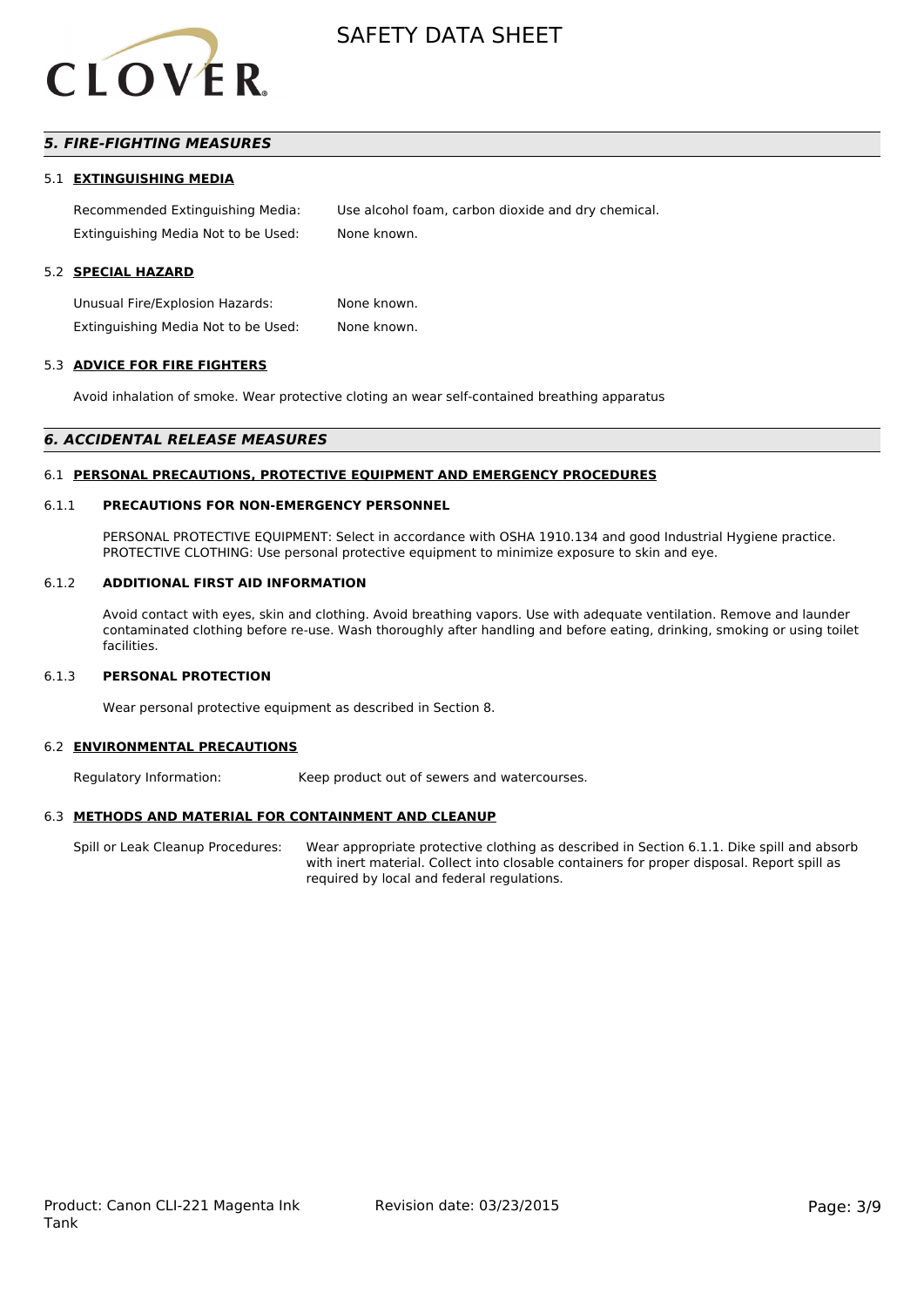

## *7. HANDLING AND STORAGE*

#### 7.1 **PRECAUTIONS FOR SAFE HANDLING**

Recommendations for Handling: No special precautions when used as intended. Keep containers closed, avoid creating dust. Keep away from ignition sources. Advice on General Hygiene: Never eat, drink or smoke in work areas. Practice good personal hygiene after using this material, especially before eating, drinking, smoking, using the restroom, or applying cosmetics.

#### 7.2 **CONDITIONS FOR SAFE STORAGE**

Avoid high temperatures, >100°F/32°C

#### 7.3 **SPECIFIC END USES**

Printing devices

#### *8. EXPOSURE CONTROLS/PERSONAL PROTECTION*

#### 8.1 **CONTROL PARAMETERS**

The best protection is to enclose operations and/or provide local exhaust ventilation at the site of chemical release in order to maintain airborne concentrations of the product below OSHA PELs (See Section 2). Local exhaust ventilation is preferred because it prevents contaminant dispersion into the work area by controlling it at its source.

#### 8.2 **EXPOSURE CONTROLS**

#### **Respiratory protection:**

IMPROPER USE OF RESPIRATORS IS DANGEROUS. Seek professional advice prior to respirator selection and use. Follow OSHA respirator regulations (29 CFR 1910.134 and 1910.137) and, if necessary, wear a NIOSH approved respirator. Select respirator based on its suitability to provide adequate worker protection for given work conditions, levels of airborne contamination, and sufficient levels of oxygen.

#### **Eye/Face Protection:**

Contact lenses are not eye protective devices. Appropriate eye protection must be worn instead of, or in conjunction with contact lenses.

#### **Hand/Skin Protection:**

For emergency or non-routine operations (cleaning spills, reactor vessels, or storage tanks), wear an SCBA. WARNING! Air purifying respirators do not protect worker in oxygen deficient atmospheres.

## **Additional Protection:**

N/A

## **Protective Clothing and Equipment:**

Wear chemically protective gloves, boots, aprons, and gauntlets to prevent prolonged or repeated skin contact. Wear splashproof chemical goggles and face shield when working with liquid, unless full face piece respiratory protection is worn.

#### **Safety Stations:**

Make emergency eyewash stations, safety/quick-drench showers, and washing facilities available in work area.

#### **Contaminated Equipment:**

Separate contaminated work clothes from street clothes. Launder before reuse. Remove material from your shoes and clean personal protective equipment. Never take home contaminated clothing.

## **Comments:**

Never eat, drink or smoke in work areas. Practice good personal hygiene after using this material, especially before eating, drinking, smoking, using the restroom, or applying cosmetics.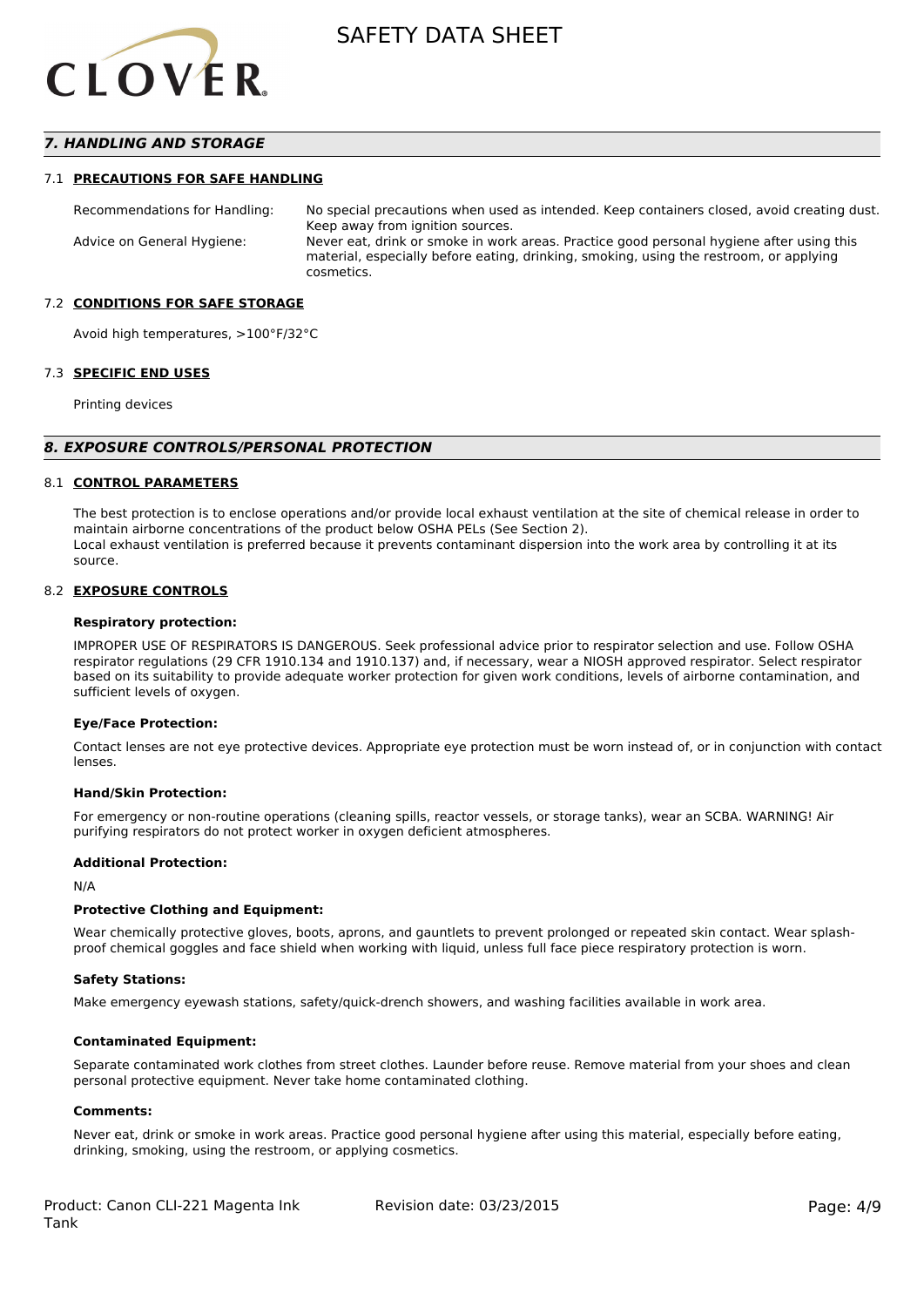

## *9. PHYSICAL AND CHEMICAL PROPERTIES*

## 9.1 **DETAIL INFORMATION**

| Physical state:            | APPEARANCE: Magenta (red) liquid. |  |  |
|----------------------------|-----------------------------------|--|--|
| Color:                     | Magenta                           |  |  |
| Odor:                      | Mild odor                         |  |  |
| Odor threshold:            | N/A                               |  |  |
|                            |                                   |  |  |
| Boiling point:             | $212^{\circ}F$                    |  |  |
| Melting point:             | N/A                               |  |  |
| Flash point:               | None                              |  |  |
| <b>Explosion limits:</b>   | N/A                               |  |  |
| Relative density:          | N/A                               |  |  |
| Auto-ignition temperature: | N/A                               |  |  |

## 9.2 **OTHER INFORMATION**

SPECIFIC GRAVITY (H20=1): 1.00 – 1.10 VAPOR PRESSURE: 17.5 mmHg VAPOR DENSITY (Air=1): Heavier than air SOLUBILITY IN WATER: Complete FREEZING POINT: Not available COEFFICIENT of WATER/OIL: Not available EVAPORATION RATE: < Butyl Acetate pH: 7.0-8.5

## *10. CHEMICAL STABILITY AND REACTIVITY*

#### 10.1 **Reactivity:**

| <b>Reactivity Hazards:</b>     | None                                                                                                           |
|--------------------------------|----------------------------------------------------------------------------------------------------------------|
| Data on Mixture Substances:    | None                                                                                                           |
| 10.2 Chemical Stability:       | The product is stable. Under normal conditions of storage and use, hazardous<br>polymerisation will not occur. |
| 10.3 Hazardous Polymerization: | Stable under conditions of normal use.                                                                         |
| 10.4 Conditions to Avoid:      | Keep away from heat, flame, sparks and other ignition sources.                                                 |
| 10.5 Incompatible Materials:   | Strong oxidising materials                                                                                     |
| 10.6 Hazardous Decomposition:  | Will not occur.                                                                                                |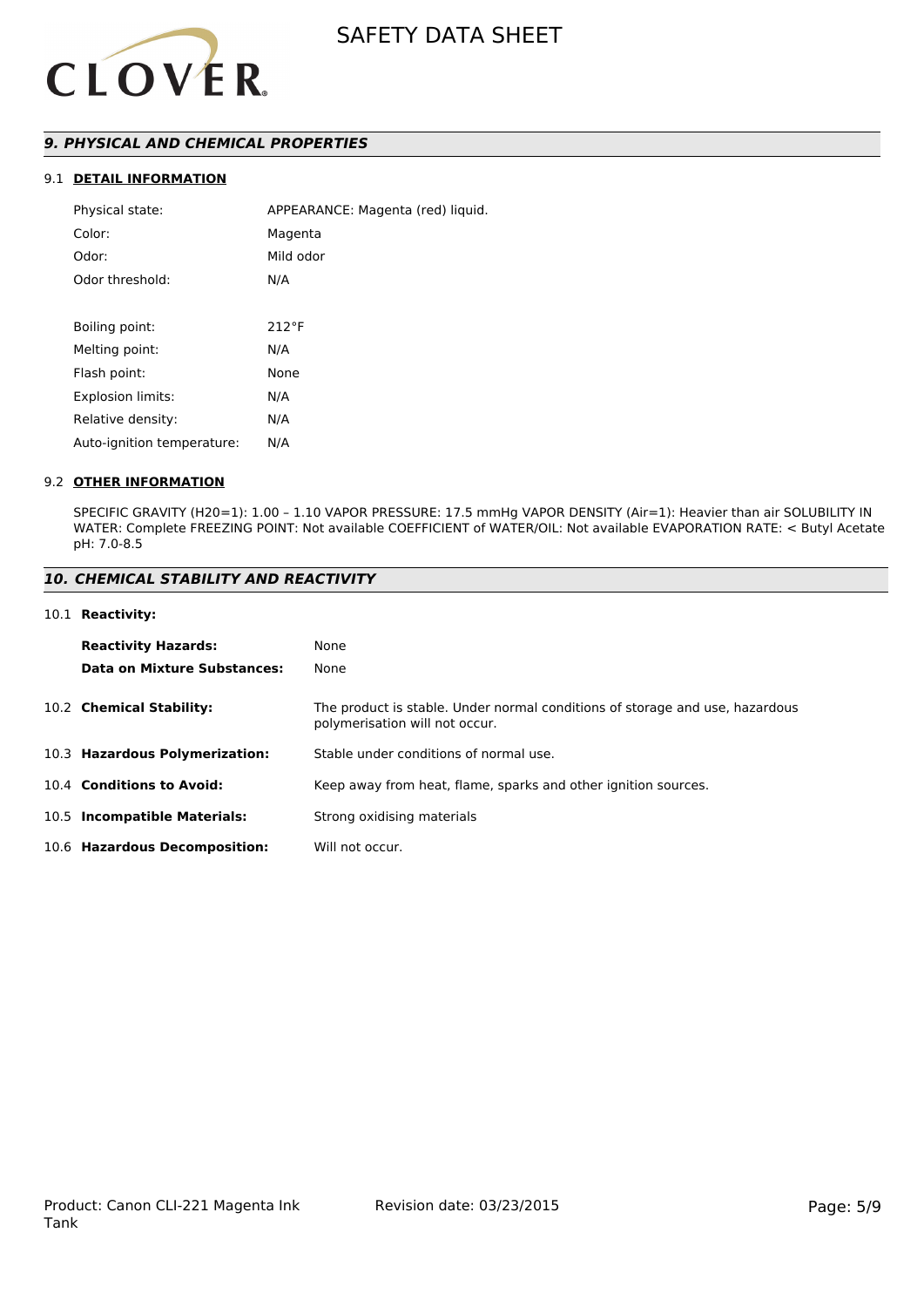

## *11. INFORMATION ON TOXICOLOGICAL EFFECT*

| <b>Mixtures:</b>                   | N/A                                                                                                                                                                                                                                       |
|------------------------------------|-------------------------------------------------------------------------------------------------------------------------------------------------------------------------------------------------------------------------------------------|
| <b>Acute Toxicity:</b>             | N/A                                                                                                                                                                                                                                       |
| <b>Skin Corrosion/Irritation:</b>  | Contact may cause mild skin irritation with redness, swelling, and cracking. Widespread contact<br>may cause absorption with symptoms similar to inhalation.                                                                              |
| <b>Serious Eye Damage:</b>         | May cause mild irritation with redness and pain.                                                                                                                                                                                          |
| Inhalation:                        | Vapors or mists may cause respiratory irritation with headache, dizziness, nausea, drowsiness,<br>narcosis, constriction of the pupils, incoordination, euphoria, visual disturbances, fatigue and<br>unconsciousness.                    |
| <b>Sensitization:</b>              | N/A                                                                                                                                                                                                                                       |
| <b>Mutagenicity:</b>               | N/A                                                                                                                                                                                                                                       |
| <b>Carcinogenicity:</b>            | None of the components of this product are listed as a carcinogen by NTP, IARC or OSHA.                                                                                                                                                   |
| <b>Reproductive Toxicity:</b>      | N/A                                                                                                                                                                                                                                       |
| <b>STOT - Single Exposure:</b>     | Individuals with chronic skin, respiratory, kidney and liver disorders may be at increased risk from<br>exposure to this material.                                                                                                        |
| <b>STOT - Multiple Exposure:</b>   | Prolonged exposure may cause dermatitis. 2-pyrrolidione was found to cause birth defects in<br>studies with laboratory animals. Diethylene glycol has been found to be positive in the Ames Assay<br>for mutagenicity.                    |
| Ingestion:                         | Swallowing may cause gastrointestinal irritation, nausea, vomiting, diarrhea, narcosis, constriction<br>of the pupils, increased blood sugar levels, loss of reflexes, severe metabolic acidosis, and damage<br>to the kidneys and liver. |
| <b>Hazard Class Information:</b>   | N/A                                                                                                                                                                                                                                       |
| <b>Mixture on Market Data:</b>     | N/A                                                                                                                                                                                                                                       |
| Symptoms:                          | N/A                                                                                                                                                                                                                                       |
| Delayed/Immediate Effects: N/A     |                                                                                                                                                                                                                                           |
| <b>Test Data on Mixture:</b>       | N/A                                                                                                                                                                                                                                       |
| <b>Not Meeting Classification:</b> | N/A                                                                                                                                                                                                                                       |
| <b>Routes of Exposure:</b>         | N/A                                                                                                                                                                                                                                       |
| <b>Interactive Effects:</b>        | N/A                                                                                                                                                                                                                                       |
| <b>Absence of Specific Data:</b>   | N/A                                                                                                                                                                                                                                       |
| Mixture vs Substance Data: N/A     |                                                                                                                                                                                                                                           |

## *12. ECOLOGICAL INFORMATION*

| 12.1 <b>Eco toxicity:</b>           | N/A |  |  |
|-------------------------------------|-----|--|--|
| 12.2 Degradability:                 | N/A |  |  |
| 12.3 Bioaccumulation Potential: N/A |     |  |  |
| 12.4 Mobility in Soil:              | N/A |  |  |
| 12.5 PBT & vPvB Assessment:         | N/A |  |  |
| 12.6 Other Adverse Effects:         | N/A |  |  |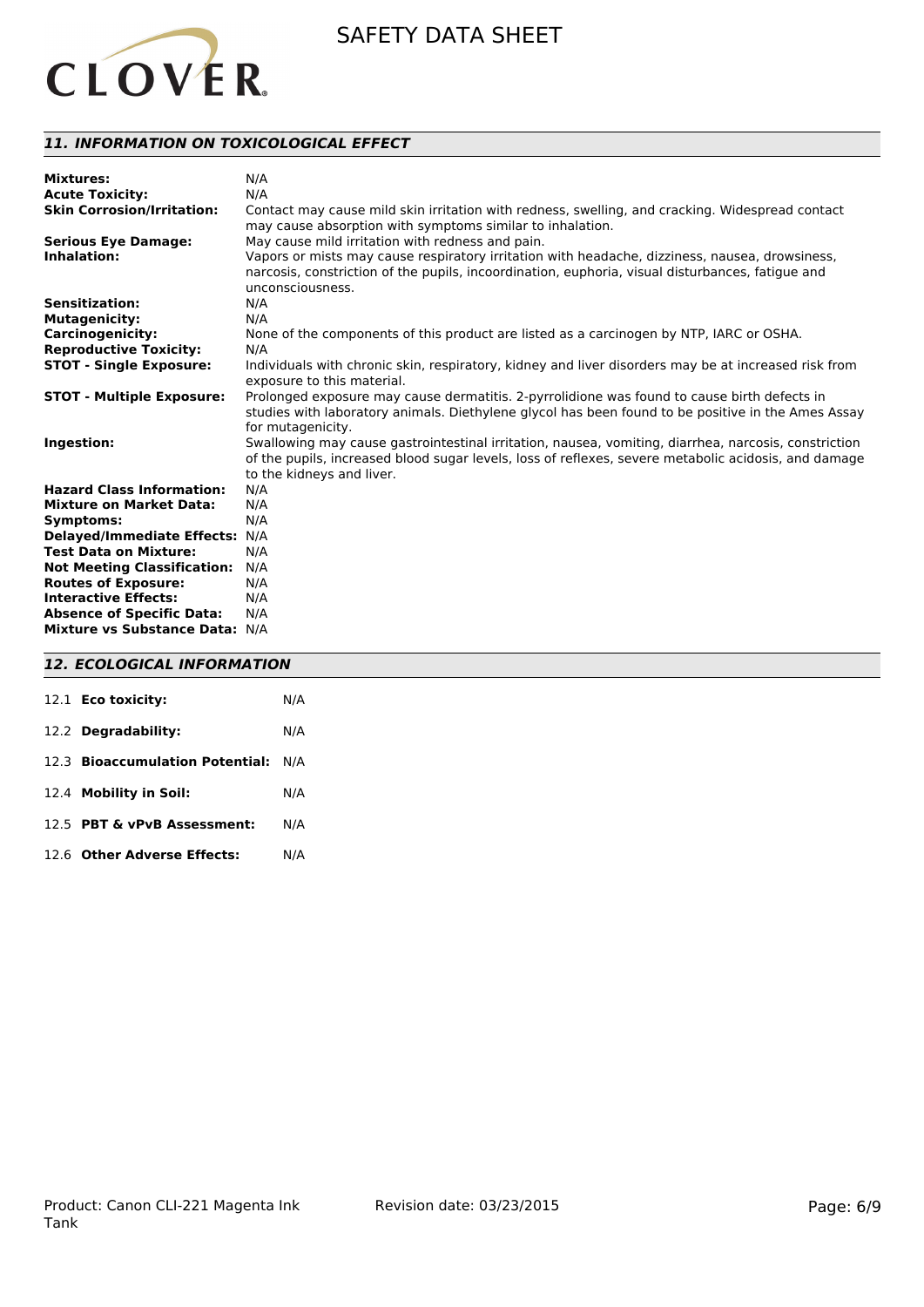

## *13. DISPOSAL CONSIDERATIONS*

## **Disposal Information:**

 Dispose as a solid waste in accordance with local authority regulations. Empty container retains product residue.

### **Physical/Chemical Properties that affect Treatment:**

Symbol: This product is not classified as dangerous

Risk Phrases: This product is not classified according to the federal, state and local environmental regulations.

#### **Waste Treatment Information:**

Do not shred toner cartridge, unless dust-explosion prevention measures are taken. Finely dispersed particles may form explosive mixtures in air. Dispose of in compliance with federal, state, and local regulations.

#### **Personal Protection Required:**

N/A

| <b>14. TRANSPORT INFORMATION</b>                                        |                                                                                                                                                                        |  |  |  |  |
|-------------------------------------------------------------------------|------------------------------------------------------------------------------------------------------------------------------------------------------------------------|--|--|--|--|
| 14.1 <b>ID Number:</b>                                                  | N/A                                                                                                                                                                    |  |  |  |  |
| 14.2 Shipping Name:                                                     | Not Regulated                                                                                                                                                          |  |  |  |  |
| 14.3 Hazard Class:<br>HMIS Rating: Health = $1$ Fire = 0 Reactivity = 0 |                                                                                                                                                                        |  |  |  |  |
| 14.4 Packing Group:                                                     | N/A                                                                                                                                                                    |  |  |  |  |
| 14.5 Environmental Hazards:                                             | N/A                                                                                                                                                                    |  |  |  |  |
| 14.6 User Precautions:                                                  | N/A                                                                                                                                                                    |  |  |  |  |
| 14.7 Bulk Transport:                                                    | N/A                                                                                                                                                                    |  |  |  |  |
| <b>15. REGULATORY INFORMATION</b>                                       |                                                                                                                                                                        |  |  |  |  |
| 15.1 Regulatory Information:                                            | OSHA HAZARD CLASSIFICATION: Irritant, target organ effects                                                                                                             |  |  |  |  |
| <b>EPA Regulatory Information: N/A</b>                                  |                                                                                                                                                                        |  |  |  |  |
| <b>CERCLA Reportable Quantity: N/A</b>                                  |                                                                                                                                                                        |  |  |  |  |
| 15.2 Superfund Information:                                             |                                                                                                                                                                        |  |  |  |  |
| <b>Hazard Categories:</b>                                               |                                                                                                                                                                        |  |  |  |  |
| Immediate: N/A                                                          |                                                                                                                                                                        |  |  |  |  |
| <b>Delayed: N/A</b>                                                     |                                                                                                                                                                        |  |  |  |  |
| <b>Fire:</b> NFPA Rating: Health = $1$ Fire = 0 Reactivity = 0          |                                                                                                                                                                        |  |  |  |  |
| <b>Pressure: N/A</b>                                                    |                                                                                                                                                                        |  |  |  |  |
| <b>Reactivity: N/A</b>                                                  |                                                                                                                                                                        |  |  |  |  |
| Section 302 - Extremely Hazardous: N/A                                  |                                                                                                                                                                        |  |  |  |  |
| Section 311 - Hazardous: Acute health, chronic health                   |                                                                                                                                                                        |  |  |  |  |
| 15.3 State Regulations:                                                 | CALIFORNIA PROPOSITION 65 INFORMATION: This product contains no California<br>Proposition 65 regulated chemicals.                                                      |  |  |  |  |
| 15.4 Other Regulatory Information:                                      | CERCLA HAZARDOUS SUBSTANCE (40CFR 116): Not applicable WHMIS CLASSIFICATION:<br>Class D - Division 2 - Subdivision A (Very toxic material causing other toxic effects) |  |  |  |  |
|                                                                         |                                                                                                                                                                        |  |  |  |  |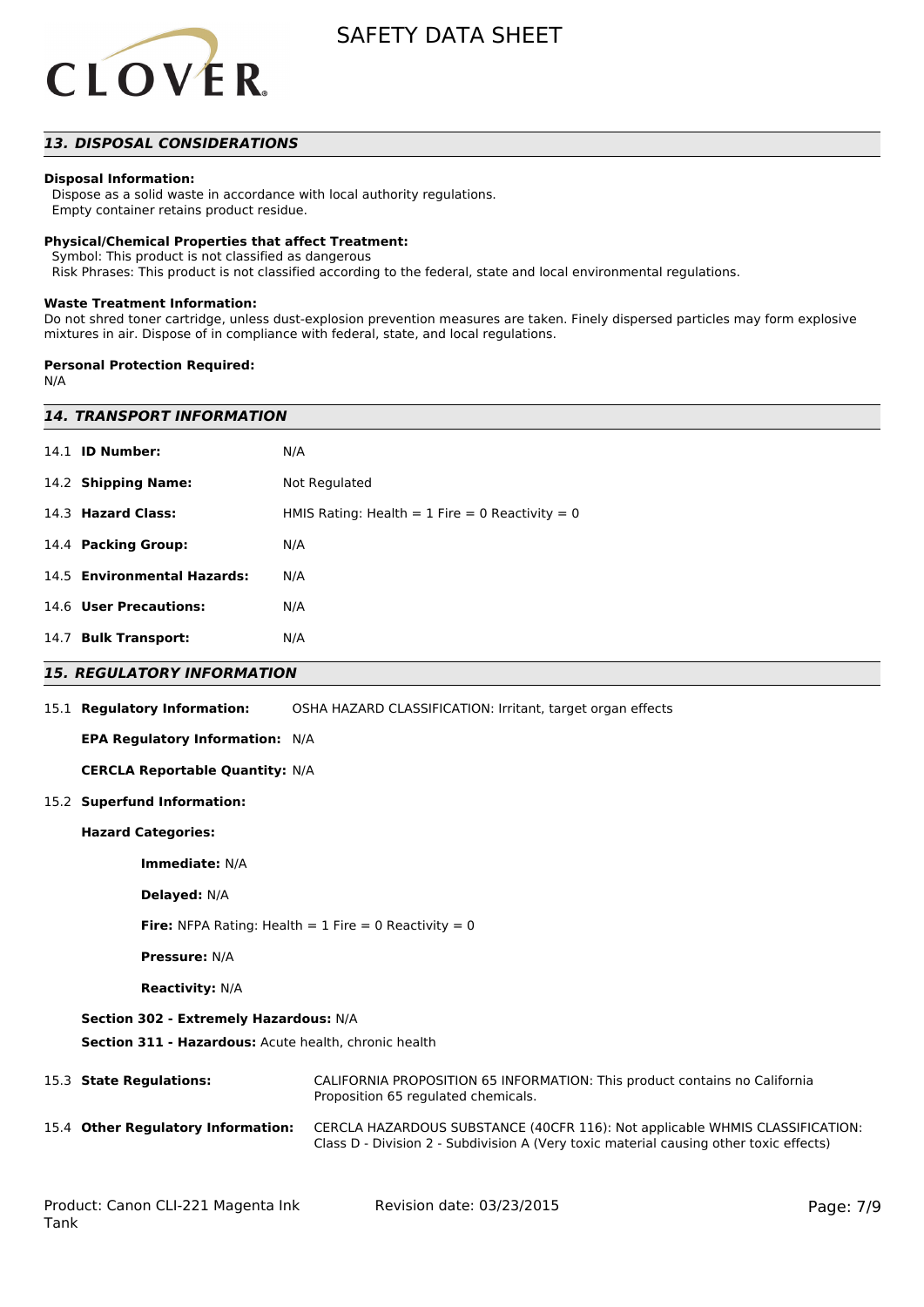

## *16. OTHER INFORMATION*

| <b>General Comments:</b>          | This information is based on our current knowledge. It should not therefore be construed as<br>quaranteeing specific properties of the products as described or their suitability for a particular<br>application |
|-----------------------------------|-------------------------------------------------------------------------------------------------------------------------------------------------------------------------------------------------------------------|
| <b>Creation Date of this SDS:</b> | 05/18/2015                                                                                                                                                                                                        |